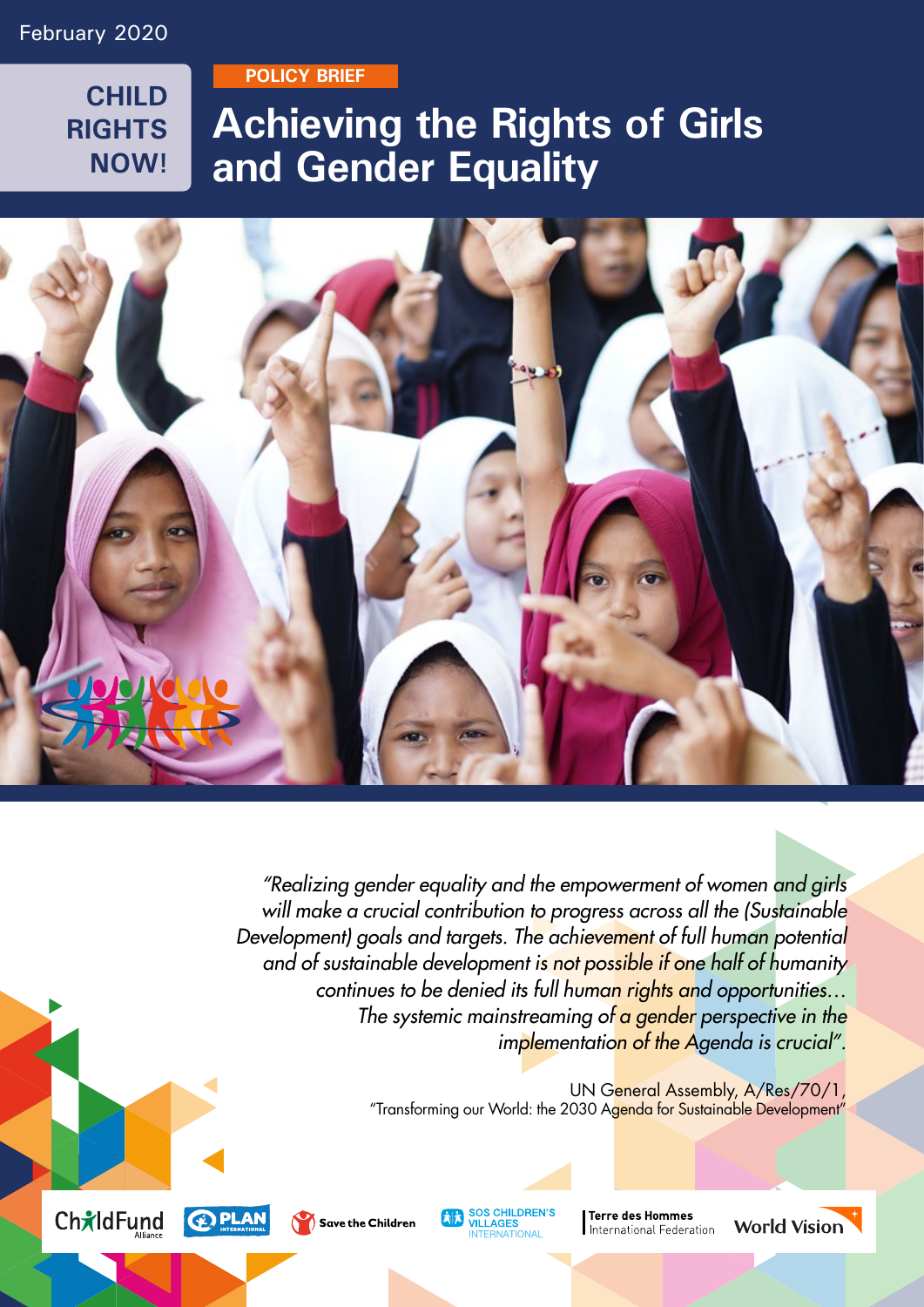# **EXECUTIVE SUMMARY**



- Girls across the world are undervalued, undermined and underestimated simply because of their age and gender. This double burden of discrimination prevents them from fulfilling their human rights, making decisions about their lives and achieving their full potential. Despite the commitments made by governments 25 years ago in the Beijing Platform for Action, as well as in Agenda 2030's Sustainable Development Goals (SDGs) and numerous reinforcing legal frameworks, girls' lives continue to be constrained by harmful gender norms and stereotypes. These are often enforced by fear and violence and rooted in entrenched discrimination.
- Girls face gender-based violations of their human rights in every area of their lives, across all contexts and regions, and often irrespective of socio-economic status, although girls in the poorest households often experience the impacts of gender inequality more intensely. Hundreds of millions are denied the opportunity to reach their full potential, including the estimated 12 million girls who are still married each year<sup>1</sup> and 15 million who are unlikely ever to be at school<sup>2</sup>. Tremendous rewards are reaped where gender discrimination is challenged, where girls are confident of their social, physical and economic wellbeing, and where boys see this as normal. Benefits flow to the whole society when girls realise their rights.
- Girls can be powerful agents of positive change in their families and communities. They are catalysts for development where they have power, freedom, support and a valued voice, including through movements in which boys, men and women are their allies. They can drive changes for gender equality, which is central to the achievement of the SDGs and the realisation of human rights. Governments and other key actors must invest more systematically now, at all levels, to ensure that girls grow up realising their rights and are empowered as they grow.
- Governments must also urgently intensify efforts to meet their obligations to girls under the Convention on the Rights of the Child and complementary legal and policy frameworks. Cooperating partners, international and regional actors and civil society should intensify their focus on supporting countries at all income levels to ensure the rights of girls and build more gender-equal societies. The 2030 Agenda for Sustainable Development includes the commitment to "adopt and strengthen sound policies and enforceable legislation for the promotion of gender equality and the empowerment of all women and girls". It has adopted goals for universal education, health, and an end to violence against children in all contexts. Governments must hold themselves accountable to girls, as to other citizens, for progress in meeting these commitments and goals. They should enable girls' systematic and meaningful participation in accountability mechanisms under international, regional and national frameworks.

ь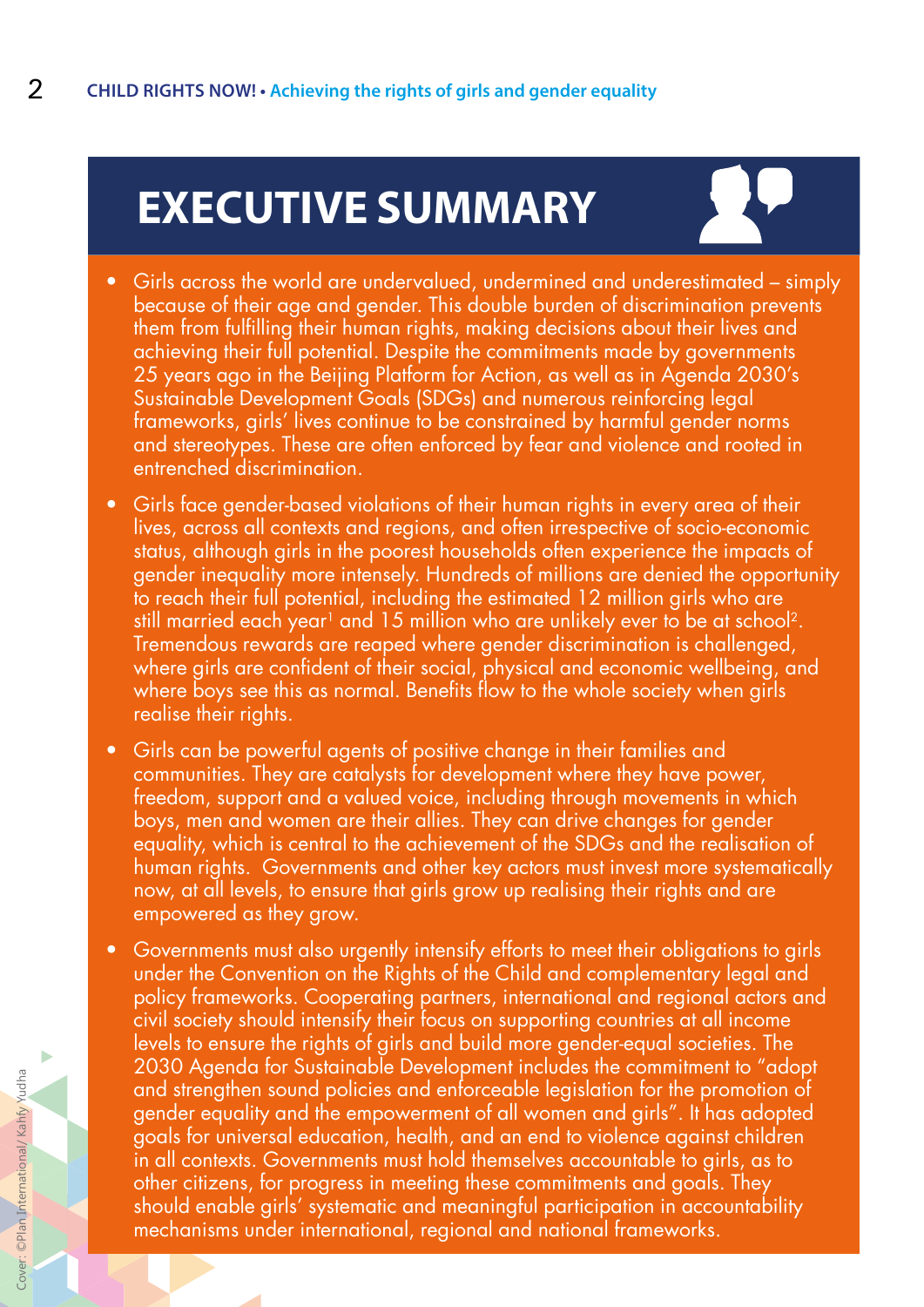Girls' rights are human rights, underpinned by the universality and non-discrimination principles of the UN Convention on the Rights of the Child and the specific provisions of the Convention on the Elimination of all forms of Discrimination against Women (CEDAW), which requires countries to end discrimination based on gender. The Sustainable Development Goals adopted in 2015 recognised, for the first time, that global gender equality is a prerequisite to sustainable development, committing to a global goal to "achieve gender equality and empower all women and girls" – and to end all forms of discrimination against them – by 2030. This commitment and global goal was built on years of development of international norms, including the Beijing Platform for Action adopted in 1995. This was the first international policy framework to explicitly call out the distinct rights violations faced by girls.

**And yet, 30 years after the adoption of the Convention on the Rights of the Child, 25 years after the commitments made in the Beijing Platform for Action, and 5 years after the international community pledged to achieve gender equality once and for all – hundreds of millions of girls across the world still struggle to realise their rights and continue to face gender discrimination in almost every sphere of their lives.**

### Critical data and problem analysis<sup>3</sup>

As the data in this policy brief will show, girls across the world face widespread discrimination, violence and abuse due to their age and gender. At all stages of their childhood, they are vulnerable and subject to inadequacies in care, health, education and protection that are directly driven and exacerbated by discrimination and neglect relating to age and gender. Their rights are further violated when factors such as poverty, ethnicity, disability, sexual orientation and gender identity and expression intersect, and where stereotyping and grossly unequal power relations prevail, often reinforced by gender-based violence.

From their earliest age, girls are more likely to be silenced and suffer discrimination because of harmful social norms and beliefs about their abilities, interests, roles and value in families and society. These beliefs dictate how girls and boys should behave, how the world views them and how they view themselves. This discrimination is seen in every country. But it is worse and harder to overcome for girls living in poverty or in humanitarian crises, for girls with non-majority ethnicities or religions, or those with a disability. Girls from marginalised groups are among the most excluded in any community. Yet girls are inherently powerful, resilient and able to achieve great things if allowed the opportunities.

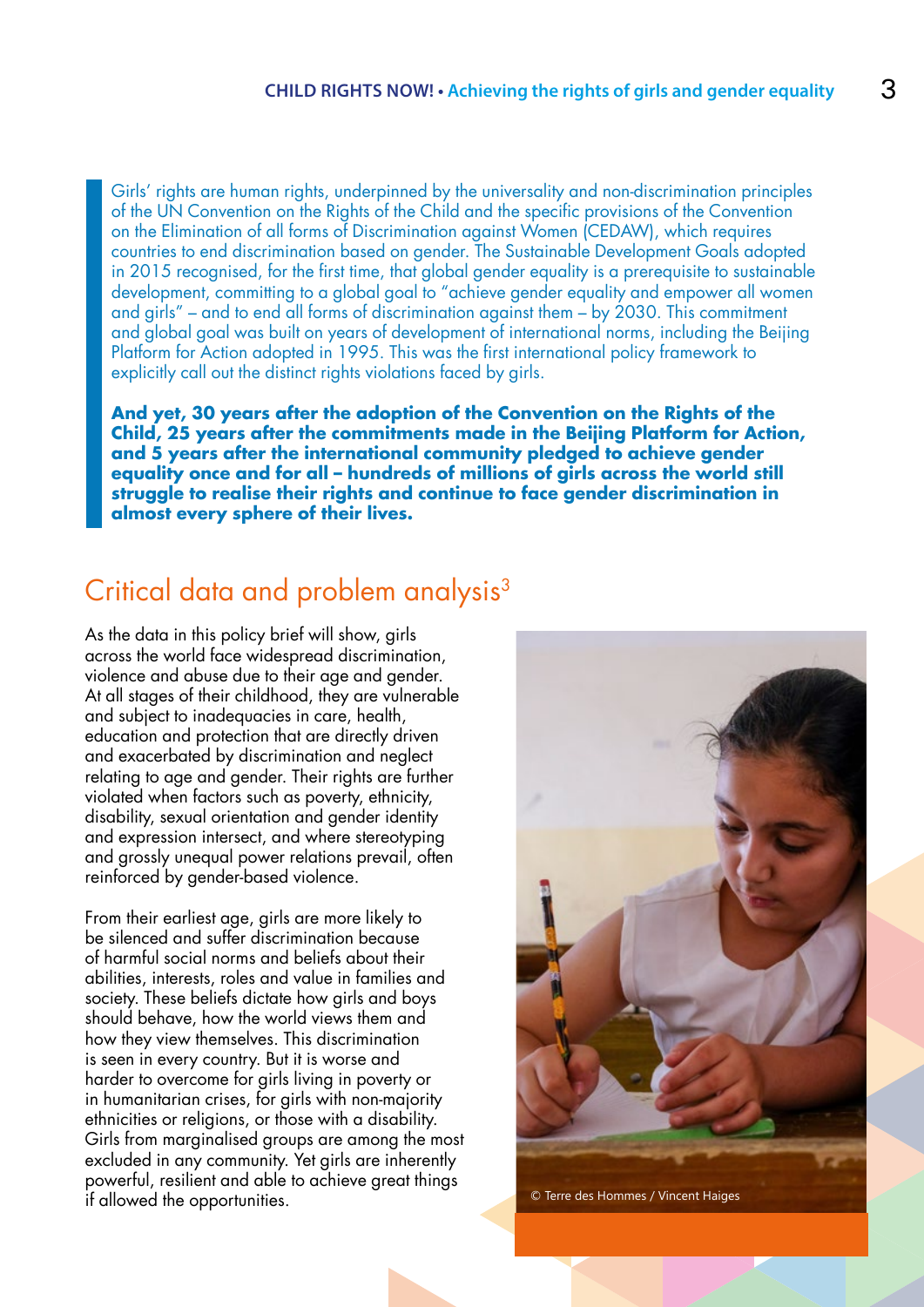## Disadvantaged throughout childhood

From early on, a girl is often told that she is worth less than a boy. Children in all societies are given a clear sense of the expectations that society prescribes for their gender, although the ways in which this happens vary greatly.4 By the age of six, many girls believe that they are less smart than boys.<sup>5</sup> In some communities where son preference prevails, boys receive better care than girls.<sup>6</sup>

Despite the success of many countries in meeting the Millennium target of reducing enrolment gaps in basic education, girls are still more likely than boys to never set foot in a classroom. Of the 25 million out-of-school children who are expected never to start school, some twothirds are girls. More than half of these girls – 9 million – live in sub-Saharan Africa.<sup>7</sup>

*"Parents see no need of educating girls as there is still a common way of thinking that the girl belongs only to the kitchen and to bear children only, hence the girls are given little attention when it comes to educating them."* 

#### *Thandiwe, 12, Zambia*

A girl's burden of household chores increases as she approaches adolescence. Worldwide, girls under 14 spend 30 - 50% more time than their male peers in household work, such as preparing food, fetching water, cleaning and

caring for others.<sup>8</sup> These tasks significantly undermine their ability to attend or keep up at school. Research suggests that chores taking up 21 hours a week or more negatively affect children's – especially girls' – ability to attend and benefit from school<sup>9</sup>

*"Girls are mistreated more than boys; when girls arrive home right after school, they start working directly. When boys leave their backpacks, they start playing; they do not want to help the girls, they cannot be sent to buy things."*

### *Lenka, 11, Burkina Faso*

Entering puberty, girls face heightened risks and disadvantages. A girl may feel a sense of shame about her body, as well as a loss of control over it. Her experiences of gender discrimination may become amplified across several areas of her life, including higher barriers to education and increased fears of gender-based violence.

In some countries, a girl's first period is considered a sign that she is no longer a child and is ready for marriage and motherhood. Once girls begin menstruating, they may be kept from school to "keep them safe" or prepare them for marriage.

Of the girls and women alive today, it is estimated that over 200 million have undergone female genital mutilation/cutting (FGM/C), mainly in the Middle East and Africa. Every year, 3 million girls are still at risk of undergoing this violation. The average age for a girl to be

Girls themselves have confirmed the challenges they face during menstruation: a widespread context of silence and shame, often due to prevailing beliefs about female sexuality; a lack of accurate information at home or school about menstruation, with information based instead on cultural beliefs; extensive restrictions that prevent them from joining normal activities with their families, at school or socially; multiple barriers at schools including a lack of running water, bins for disposal and lack of affordable supplies of menstrual "napkins".

*[Plan International UK \(2017\) "Learning Brief: Menstrual hygiene in Bangladesh"](https://planuk.org/file/learning-briefmenstrual-hygiene/ download?token=5m0sr-qu)*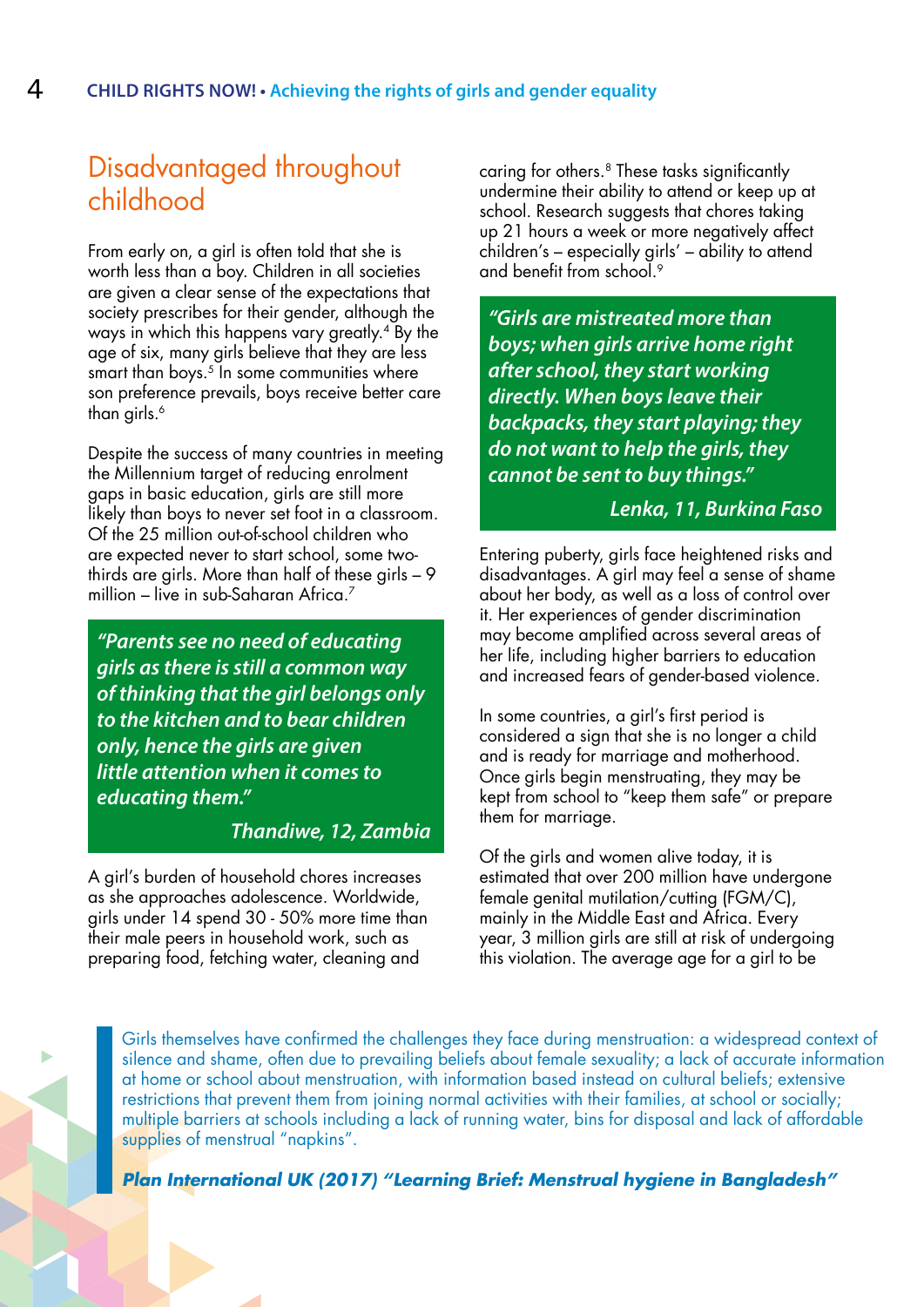

subject to FGM/C is at 10 years.<sup>10</sup>

Globally, about one girl in ten has experienced forced sexual intercourse or other forced sexual actions at some point in her childhood.<sup>11</sup> As a girl grows, she is likely to face sexual harassment and abuse, and may encounter punishment and bullying for deviating from prescribed gender roles. The threat and reality of gender-based violence can significantly affect a girl's mental and physical health and wellbeing. They may also severely limit her aspirations, freedom of movement and life opportunities.

Widespread evidence confirms that girls worldwide are subjected to high levels of school-related sexual harassment and genderbased violence.12 Amongst girls and women aged 14 to 21 in the UK, for example, 66% have experienced unwanted sexual attention or harassment in a public place.<sup>13</sup> Fear and the experience of gender-based violence are linked to lower school attendance and poorer learning outcomes. Corporal punishment or the failure to tackle bullying or sexual abuse can make violence seem normal and encourage predatory male behaviour in classrooms.

Girls in adolescence are often treated as sexual objects, while being expected to conform to traditionally defined roles as wives and mothers. A girl's right to make decisions about her

own body, about whether and when to have children, and with whom, is widely denied. Gender inequalities, founded in patriarchal tradition and sometimes linked to poverty and caste, drive efforts in many societies to restrict girls' mobility and sexuality.

Girls, particularly in sub-Saharan Africa and South Asia, become wives and mothers too early, which effectively ends their childhoods.<sup>14</sup> Some 12 million girls are still married each year.15 Girls in marriage rarely have a say over when they will get pregnant and are more likely to experience violence, abuse and forced sexual relations. Approximately 16 million adolescent girls aged 15 to 19 and 2.5 million girls aged 12 to 15 give birth each year.<sup>16</sup> Nine in ten births by adolescents occur within a marriage or union, highlighting adolescent pregnancy as both a cause and consequence of child marriage. Complications during pregnancy and childbirth are the leading cause of death for girls aged 15 to 19-years-old. Girls under 15 are five times more likely to die due to pregnancy or childbirth related complications than those over 19 years.<sup>17</sup> In some countries, marriage contributes to 10 - 20% of girls dropping out of secondary school.<sup>18</sup>

Ending child marriage could save developing countries trillions of dollars by reducing fertility and population growth and improving earnings and child health. The World Bank estimates that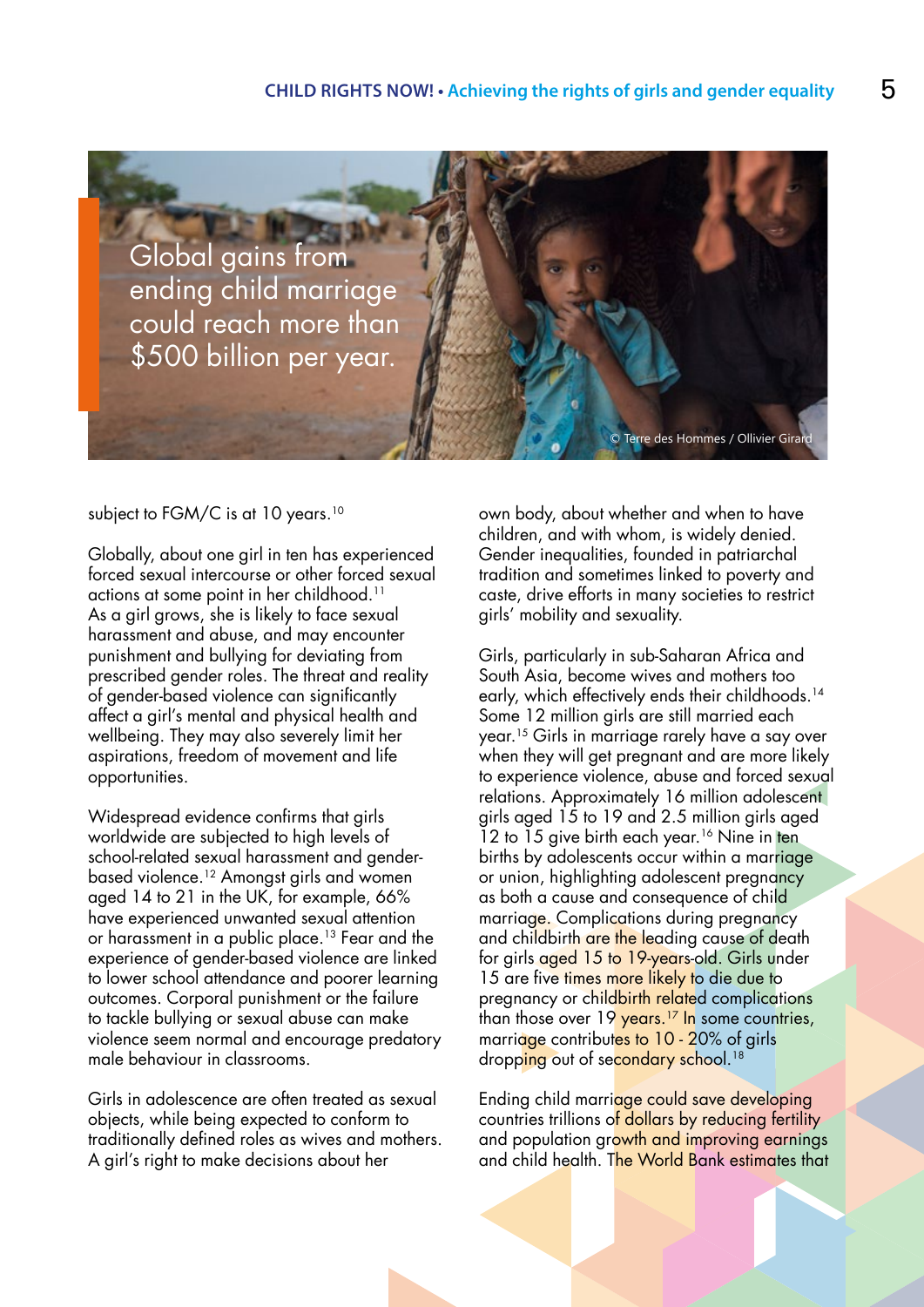global gains from ending child marriage could reach more than \$500 billion per year.<sup>19</sup>

*"If we don't do well our parents said that they will marry us off." Rhiaa, child, Bangladesh*

A girl is more likely to experience intimate partner violence if she has a low level of education, if there is a significant age gap between her and her partner, if she has limited economic autonomy, where violence in the home is accepted or deemed a private matter by society or if the husband has multiple partners. Intimate partner violence can have devastating and ongoing effects on physical and mental health for girls and women. They may suffer injury, death, depression and increased risk of suicide.<sup>20</sup>

Adolescent girls without access to sexual and reproductive health and rights (SRHR) services and information face compounding risks. In the 15 to 19-year age range, girls account for about two-thirds of people living with new HIV infections.21 Only a minority of sexually active adolescents with a sexually transmitted infection seek care in a health facility. Over 200 million girls and women in developing regions have unmet needs for modern contraception.<sup>22</sup>

It is sometimes claimed that comprehensive sexuality education encourages young people to become sexually active. Evidence shows it in fact delays sexual activity.<sup>23</sup> Without accurate, youth-friendly information about their bodies, contraception, sexual rights and positive relationships, girls' ability to have control over their bodies and sexual relationships is seriously, sometimes fatally, compromised. Lack of such information may also impede boys from forming healthy relationships. Social taboos may lead to some girls being excluded altogether from SRHR services – for instance, unmarried girls, those from conservative religious or cultural communities, and survivors of sexual violence.

*"One day when I was 14, a boy of 18 years promised to buy for me school materials like pens, sanitary pads and books if I had sex with him. I didn't know that if I have sex with him I will get pregnant. I had sex three times and then I realised that I'm pregnant. I stopped going to school. I wanted to go back to school but my parents told me to marry."* 

### *Girl, 16, Uganda*

Adolescence is also an age when girls can play both formal and informal roles in the wider community. But they are often not afforded the opportunities and may be held back by mounting household burdens, social isolation or a lack of confidence. These factors also influence girls' participation in the economy. Three in four young people aged 15 to 24, who are not in employment, education or training, are girls or young women.<sup>24</sup> While many jobs in the future will require sophisticated digital and ICT skills, girls are currently five times less likely than boys to consider a technology-related career.25

Unemployment affects young women more than young men in almost all regions of the world.26 Much of the work that girls and young women do is unseen, unpaid and undervalued. Where girls and young women do work, their jobs are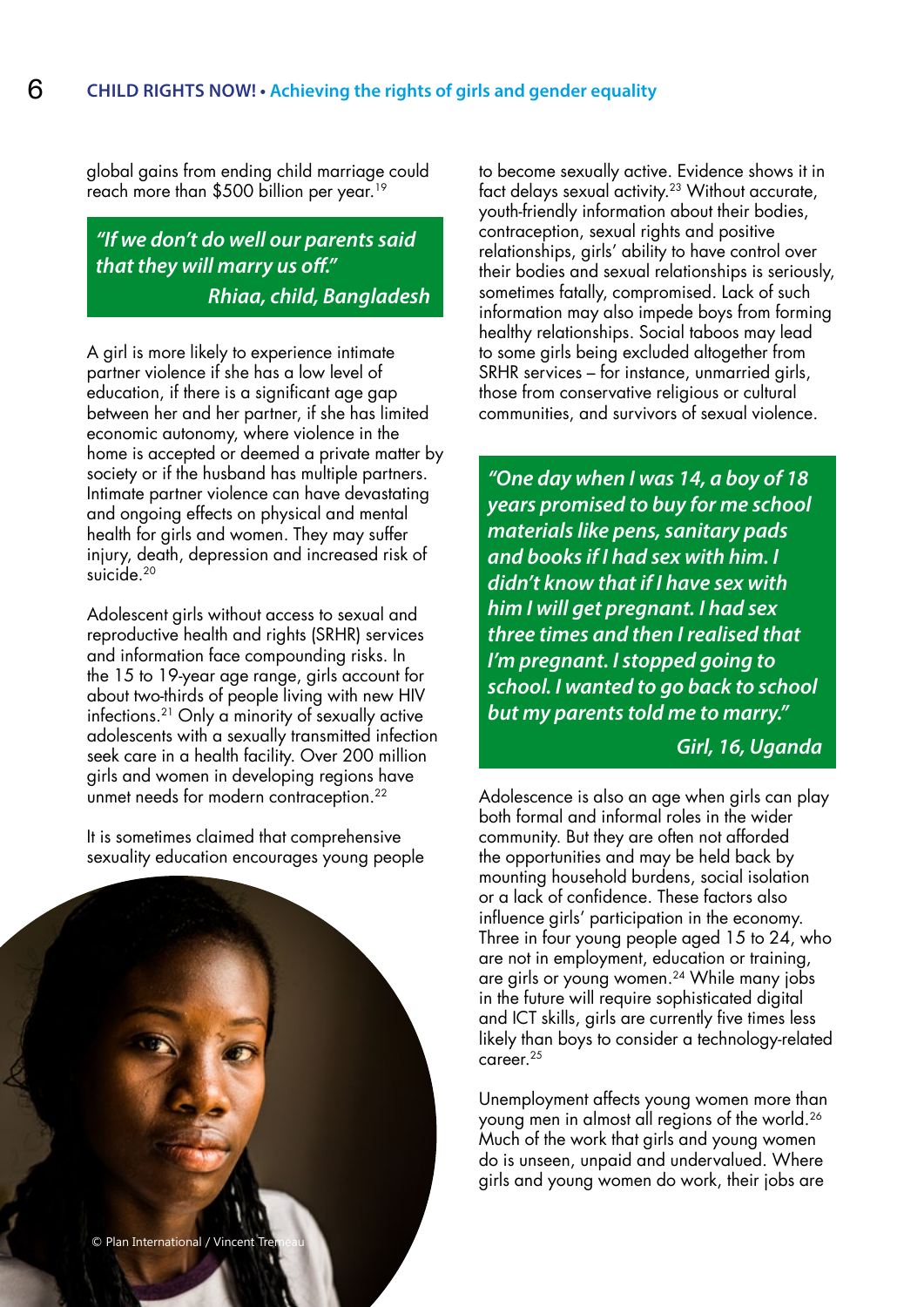often informal and unprotected. Girls are more likely to be paid less and be the first to be made redundant.

Gender inequalities can heighten risks and vulnerabilities for girls during crises and emergencies.27 In fragile and conflict-affected settings, girls are at greater risk of dropping out of school; of suffering from gender-based violence and discrimination; of being exposed to STIs; of dying from childbirth; of marrying early; of becoming pregnant; and of losing what livelihoods they may have. In crisis situations, they are especially vulnerable to being sexual exploited and trafficked.<sup>28</sup>

### Unequal gender power relations underpin the multiple disadvantages of girls

The many outcomes that undermine the human rights of girls are the result of deep imbalances of power which maintain the dominance of males. These gender inequalities are widely normalised and still often unspoken. They are also reflected in the design and implementation of – or failures to implement – laws, budgets and programmes. Girls, both as a group and as differentiated individuals, fail to receive recognition of their specific needs and vulnerabilities in the design and delivery of services. Policies that govern service delivery often fail to distinguish the needs and rights of children, let alone those of girls at different ages.

Data and other information used for national planning are largely produced without reference to the impacts of age- and genderbased inequalities, and of additional forms of discrimination faced by girls. Country data are almost non-existent, for example, on births to girls in the early years of adolescence.29 The lack of visibility for girls is also evident in many national assessments, such as SDG progress reports, and policies such as those to address the impacts of the climate crisis.30

Without examining power structures in each cultural and political setting, including the influence of religious beliefs and practices, the persistence of gender inequalities cannot be well understood. Nor can the reasons why these inequalities have not been resolved in practice by the policies, laws, budgets and programmes which ostensibly aim at eliminating gender bias. The neglect in policies of the hierarchies that sustain gender inequalities holds back the world's progress towards achieving SDG5 on Gender Equality,<sup>31</sup> and results in gender considerations being weakly integrated in other SDGs. As a consequence, inequalities continue on an unprecedented scale, to the detriment of all.

*"We want laws and programs to recognise our specificities as girls and women and to protect us with equality."* 

*Giovanna, child, Brazil*

### Girls as agents in claiming their rights

Girls are the experts of their own experience, priorities and needs. They know best what they need to survive and thrive. Yet, girls around the world continue to be excluded from decisions that vitally affect them – their needs remain invisible and their voices unheard.

Girls face distinct age- and gender- related barriers to their ability to influence decisionmaking. From an early age, girls are widely discouraged from speaking their minds. Families often deter them from engaging in politics and other public decision-making spaces, generally considered to be a "male domain" with "good leaders" often defined with a patriarchal lens and traditionally masculine traits. They may face restrictions to their mobility which shut off their access to public spaces. Girls who do take on high profile leadership roles, such as human rights defenders, often face social isolation, harassment and violence.<sup>32</sup> Seldom are there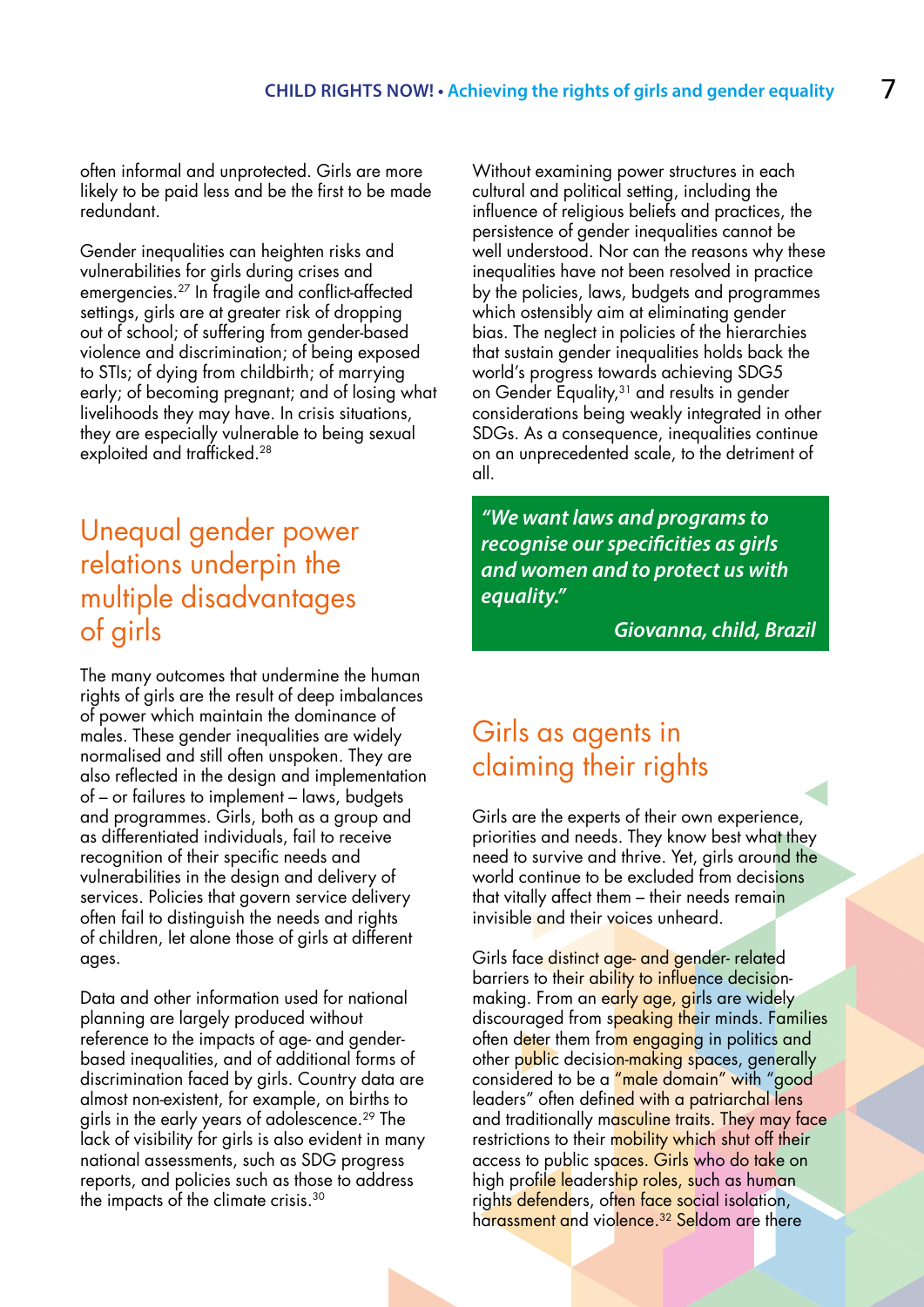strong female role models in public decisionmaking positions – to inspire girls – and in critical economic and information spaces, where power lies.

Adolescence is a vital formative period in a woman's life, crucial to the positive development of feelings of confidence and value. The development of civic participation and political leadership skills in girlhood provides the foundations for continued leadership in both political and economic spheres into adulthood.

When girls are supported to be active in civic and political spaces, they often gain the skills they need to be drivers of positive change in their families and communities. Girls are a powerful catalyst for a more equal world.33 Their voices and experiences are an essential contribution to civic and political discussions at every level – from local school boards to national policy-making. Supporting girls' participation in civic and political spaces is key to ensuring resilient and sustainable communities, in which boys and adults alike understand their participation to be normal.

### Using a gender perspective in policy to deliver progress for the rights of girls

In order to make gender equality and girls rights' a reality, public policy needs to take a gender perspective across all sectors and provide the opportunities and resources necessary for effective implementation. Policies have differing impacts on girls and boys, women and men and individuals of diverse gender identities. The needs of these groups also vary and may call for different policy solutions. How policies are designed, reviewed and implemented has the capacity to perpetuate or eliminate gender inequalities and power imbalances, in ways that are crucial to both girls and women.

#### **Key considerations in applying a gender perspective to public policy are:**

- Start with analysis differentiated by both gender and age, in order to better understand the economic and social differences between girls and boys, women and men and individuals of diverse gender identities. Use this also to uncover the potential gender and age implications of public policy that may seem neutral on the surface. Such analysis can help account for the experiences and values of diverse groups and is sensitive to the multiple forms of exclusion that children, especially girls, face in each society.
- Understand how policies may perpetuate or worsen prevailing roles and stereotypes among girls and boys and children of diverse gender identities, and how policies may unintentionally affect gender roles and relations within households.
- Question how public institutions may be failing to focus specifically on children and gender – and how this affects the development and implementation of public policy. Advancing girls' rights and gender equality in a policy context will require decision-makers to seek and hear the views and voices of girls and young women. Public service institutions will often need to change their working methods significantly to enable this response, and build their own capacity to apply gender considerations across their programmes.
- Ensure that sectors adopt gender-andage-responsive budgeting, with project designs and budget decisions assessed and monitored for their impacts on different groups of girls and women. Link public budgeting in turn to funding and capacity for the improved collection and disaggregation of data, including by age, gender and other intersectional characteristics.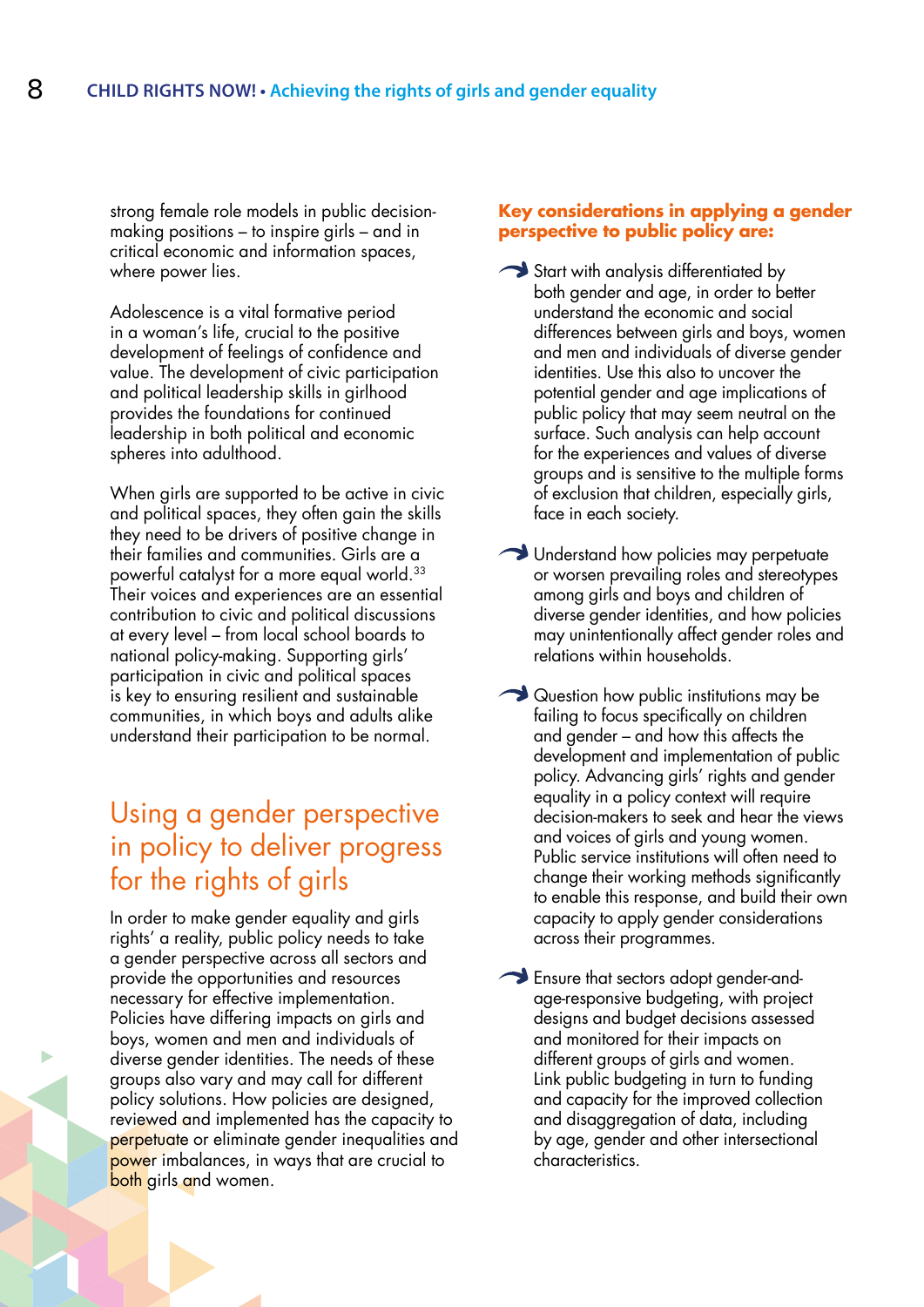#### **Examples of policy interventions**

Some examples of specific policy interventions which are having impact or showing promise for securing the rights of girls and promoting gender equality are the following:

- Rwanda's National Policy against Gender-Based Violence, which seeks to address gender-based violence through a multi-sectoral strategy that includes prevention, community awareness-raising, protection and treatment. It is backed by legal reforms and a Gender Monitoring Office. Government bodies in Rwanda are expected to provide a Gender Budget Statement as part of their funding submissions.34
- Cash transfer programmes in countries such as Mexico and Malawi, which have been shown to improve girls' sexual and reproductive health, including by increasing school attendance and reducing their exposure to risky sexual practices and violence. Such social protection policies can also help prevent child marriage, especially where combined with activities such as life-skills learning.35
- Measures to strengthen the awareness of local governments officials and parliamentarians for gender mainstreaming in decision-making. These can be based on the use of genderresponsive Young Citizen Score Cards to promote more inclusive basic services and protection initiatives, such as safe houses for girls in parts of India.36 <sup>37</sup>
- School and community-level girls' clubs in parts of Asia and Africa. These have been found to increase knowledge and confidence among girls and to reduce gender-discriminatory attitudes and practices, such as restrictions on their mobility outside the home.<sup>38</sup> <sup>39</sup> These could be scaled up by governments through national programmes.
- Although prevalence remains high in large parts of Africa and the Middle East, major reductions in FGM/C have been recorded in some countries since the mid-1990s, such as Kenya and Liberia.40 <sup>41</sup> These improvements have been helped by government action to reform legislation, coupled with sustained efforts to engage community and religious leaders and to provide public education on the risks to the health of women and girls.
- The gender-responsive education sector planning (GRESP) approach, which has been adopted by several African governments as a tool to identify and address the barriers to equal access and outcomes for girls and boys in schooling.42
- The Southern African Development Community (SADC)'s model law on eradicating child marriage and protecting children already in marriage. This is serving as a basis for countries such as Mozambique and Malawi to review and strengthen their legal frameworks.<sup>43</sup> Follow up has included SADC parliamentarians, young people, traditional leaders and civil society. A model law on combating gender-based violence in the region is also being developed.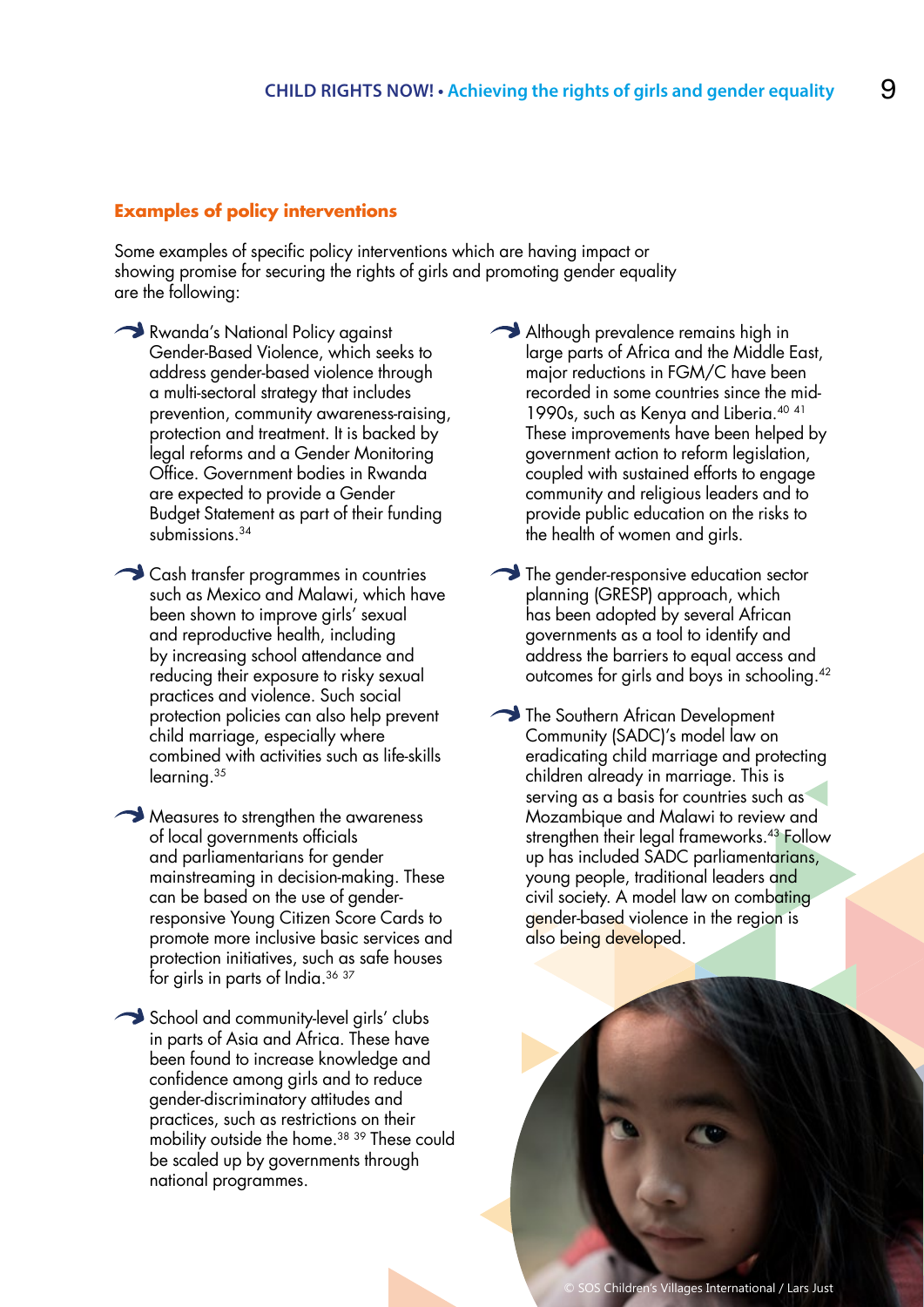

# Calls to Action: ensuring that every girl is able to realise her rights

In the year of the 25th anniversary of the Beijing Declaration and Platform for Action, adopted by the Fourth World Conference on Women, the Joining Forces alliance is calling on governments and cooperating partners, international and regional actors, in alliance with civil society to:

- **Support and enable the safe and meaningful participation of girls and young women in policy and decision-making at all levels, and in all contexts, and ensure that the voices of girls are heard**, including by providing safe, fully accessible platforms and mechanisms for all girls who wish to organise and express their views and perspectives. This should include gender-responsive and participatory budgeting, policy development and programme reviews;
	- **Fully ratify all international instruments, including optional protocols, that guarantee the realisation of rights of girls** and withdraw any treaty reservations that weaken national commitment to securing girls' human rights;
	- **Identify, challenge and change patriarchal laws and harmful social norms** in order to transform the factors that limit girls' potential and drive the violations of their rights;

**Provide adequate resources and expertise to ensure that all policies, programmes, laws and administrative practices are based on gender equality in both design and in practice,** and take fully into account the rights and varying needs of children as individuals, differentiated by gender, age and other intersectional characteristics. Governments should also

establish independent gender monitoring and review bodies for all policies that systematically support the meaningful engagement of girls;

**Ensure that government policies, development cooperation and national and international humanitarian response programmes take a rightsbased approach to promoting gender equality in all areas of intervention, focusing on the poorest and most marginalised girls and women, and those placed at heightened risk due to humanitarian and environmental crises,** and analysing and addressing the root causes and structural drivers of all existing forms of gender-based discrimination;

**End all forms of gender-based and sexual violence and discrimination against girls**, **including child marriage, other forced unions, and the practice of FGM/C, by investing** in known solutions that address the root causes of these human rights violations. These include effective legislation and transforming harmful social norms by working together with local leaders, girls and women activists, and by engaging boys and men in sustained action for change. Improved services and support are also needed for girls who are already married, child mothers and their children;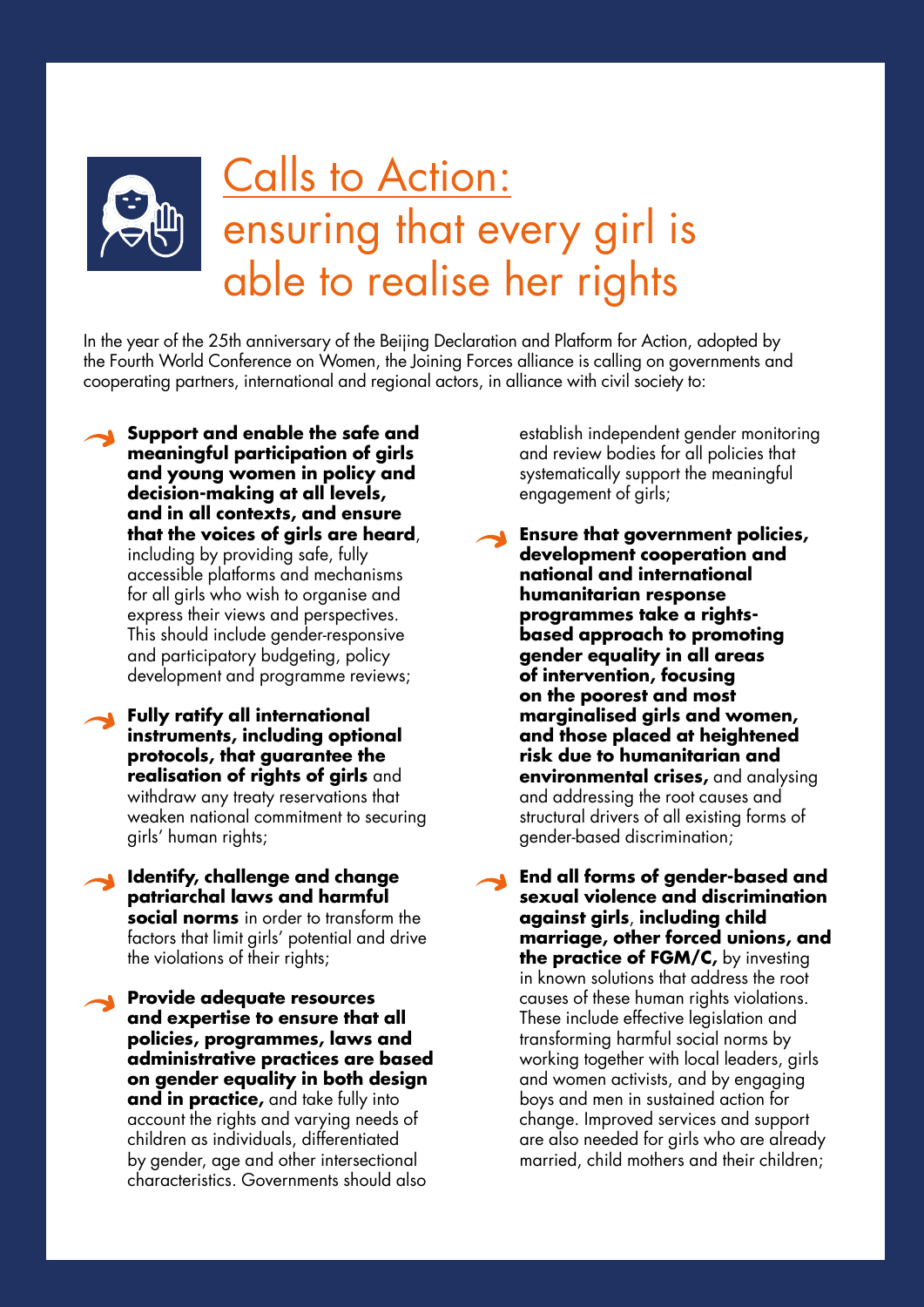#### **Invest adequately and systematically in girls' rights, for example:**

Increase public funding to ensure **access of all adolescents and youth, especially girls, to comprehensive and age-responsive sexual and reproductive health information, education and services,** including in humanitarian and environmental crisis situations;

**Implement gender awareness programmes** for all public sector decision-makers to strengthen local and national capacities, and consistently use terminologies and procedures that advance, and do not undermine girls' rights and gender equality;

**Give deliberate attention and funding to the rights and needs of girls across the public sector, in both development and humanitarian interventions and** 

### **NOTES**

- 1 https://data.unicef.org/topic/child-protection/child-marriage/
- 2 http://uis.unesco.org/en/news/263-million-children-and-youthare-out-school
- 3 For overview materials for this section, see: "Child Rights Now! (2019), "A Second Revolution: Thirty years of child rights, and the unfinished agenda" Ch 2.1 and Box 5); and Plan International (2019), The Girls' Plan: Removing Roadblocks on a girl's path to power, freedom and equality"
- 4 Rafferty, J. (2018) "Gender Identity Development in Children", healthychildren.org website. Available at: https://www.healthychildren.org/English/ages-stages/gradeschool/Pages/Gender-Identity-and-Gender-Confusion-In-Children.aspx
- Bian, L., Leslie, S-J., Cimpian, A. (2017) "Gender stereotypes about intellectual ability emerge early and influence children's interests", Science 27 Jan 2017: vol. 355, Issue 6323, pp. 389-391, DOI: 10.1126/science.aah6524. Available at: http:// science.sciencemag.org/content/355/6323/389
- 6 See, for an example, UNFPA, "Son Preference and Daughter Neglect in India: what happens to living girls?" (2007)
- 7 UNESCO (2016) "263 million children and youth are out of school", news article. http://uis.unesco.org/en/news/263-million-children-and-youth-are-out-school
- 8 UNICEF (2016) Harnessing the Power of Data for Girls: Taking stock and looking ahead to 2030, New York: UNICEF. Available at: https://www.unicef.org/gender/files/Harnessing-the-Power-of-Datafor-Girls-Brochure-2016-1-1.pdf. See also: Chutel, L. (2016) "The gender gap starts with girls spending 160 million more hours on household chores". Quartz Africa website, 12 October
- 9 Save the Children, "The Many Faces of Exclusion" (2018)

#### **in the design, improvement and analysis of data and research**.

Ensure that the design and monitoring of public policies and reporting on progress towards national SDG targets and to Human Rights treaty bodies are disaggregated by gender, age, subnational contexts, for disability and other intersectional characteristics, in order to reflect the specific needs of girls as individuals, as well as a group that is widely 'left behind'; and

**Implement gender-transformative education and community information systems**, including by eliminating violence and gender stereotyping in schools, designing genderresponsive curricula, through the provision of school sanitation facilities and ageappropriate information for all girls on menstruation and contraception.

- 10 United Nations Children's Fund (2016) "Female Genital Mutilation/Cutting: A global concern", UNICEF, New York; and United Nations Children's Fund (2013) "Female Genital Mutilation/ Cutting: A statistical overview and exploration of the dynamics of change", UNICEF, New York.
- 11 United Nations Children's Fund (2014), "Hidden in Plain Sight: a statistical analysis of violence against children", UNICEF, New York
- 12 See for example: USAID (n.d.) Unsafe Schools: A Literature Review of School-Related Gender-Based Violence in Developing Countries, Report. Available at: https://assets.publishing.service. gov.uk/government/uploads/system/uploads/attachment\_data/ file/73 0853/TR-Addressing-School-Violence.pdf
- 13 See https://plan-uk.org/act-for-girls/street-harassment
- 14 By 2030, over 150 million more girls will marry before they are 18- despite global progress. (UNICEF, "Fast Facts: 10 Facts Illustrating why We Must #EndChildMarriage," February 2019).
- 15 https://data.unicef.org/topic/child-protection/child-marriage/
- 16 World Health Organisation (2014) "Adolescent Pregnancy" Available at: http://apps.who.int/iris/bitstream/handle/10665/112320/WHO\_;jsessionid=8732EBB21EE8C-239FF5B6DB9E6EEEB28?sequence=1
- 17 World Health Organization (WHO) (2018) "Adolescent pregnancy. Key Facts". Available at: http://www.who.int/en/news-room/ fact-sheets/detail/adolescent-pregnancy
- 18 World Bank Group (2016) "Reaching girls, transforming lives", Snapshot. Available at: http://documents.worldbank.org/ curated/en/212341467999691082/pdf/98450-REVISED-PU-BLIC-WBEGP-Reaching-Girls-040816-final6-web.pdf